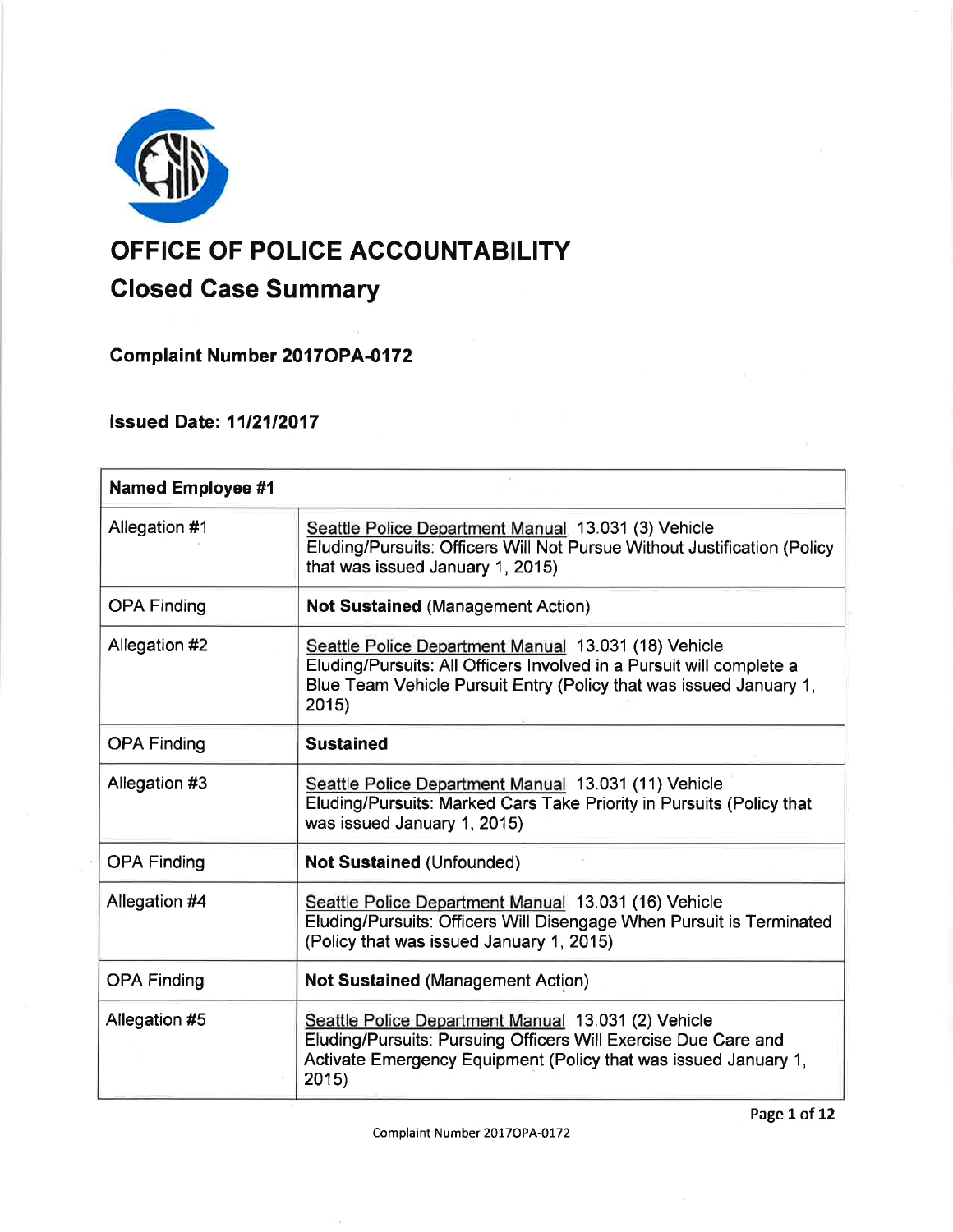| <b>OPA Finding</b> | <b>Sustained</b>      |
|--------------------|-----------------------|
| Final Discipline   | <b>Oral Reprimand</b> |

| <b>Named Employee #2</b> |                                                                                                                                                                                                   |
|--------------------------|---------------------------------------------------------------------------------------------------------------------------------------------------------------------------------------------------|
| Allegation #1            | Seattle Police Department Manual 13.031 (2) Vehicle<br>Eluding/Pursuits: Pursuing Officers Will Exercise Due Care and<br>Activate Emergency Equipment (Policy that was issued January 1,<br>2015) |
| <b>OPA Finding</b>       | <b>Sustained</b>                                                                                                                                                                                  |
| Allegation #2            | Seattle Police Department Manual 13.031 (3) Vehicle<br>Eluding/Pursuits: Officers Will Not Pursue Without Justification (Policy<br>that was issued January 1, 2015)                               |
| <b>OPA Finding</b>       | <b>Not Sustained (Lawful and Proper)</b>                                                                                                                                                          |
| Allegation #3            | Seattle Police Department Manual 13.031 (16) Vehicle<br>Eluding/Pursuits: Officers Will Disengage When Pursuit is Terminated<br>(Policy that was issued January 1, 2015)                          |
| <b>OPA Finding</b>       | <b>Not Sustained (Lawful and Proper)</b>                                                                                                                                                          |
| <b>Final Discipline</b>  | Oral Reprimand                                                                                                                                                                                    |

| <b>Named Employee #3</b> |                                                                                                                                                                                                  |  |
|--------------------------|--------------------------------------------------------------------------------------------------------------------------------------------------------------------------------------------------|--|
| Allegation #1            | Seattle Police Department Manual 13.031 (2) Vehicle<br>Eluding/Pursuits: Pursuing Officers Will Exercise Due Care and<br>Activate Emergency Equipment (Policy that was issued January 1,<br>2015 |  |
| <b>OPA Finding</b>       | <b>Not Sustained (Lawful and Proper)</b>                                                                                                                                                         |  |
| Allegation #2            | Seattle Police Department Manual 13.031 (3) Vehicle<br>Eluding/Pursuits: Officers Will Not Pursue Without Justification (Policy<br>that was issued January 1, 2015)                              |  |
| <b>OPA Finding</b>       | Not Sustained (Lawful and Proper)                                                                                                                                                                |  |
| Allegation #3            | Seattle Police Department Manual 13.031 (16) Vehicle<br>Eluding/Pursuits: Officers Will Disengage When Pursuit is Terminated<br>(Policy that was issued January 1, 2015)                         |  |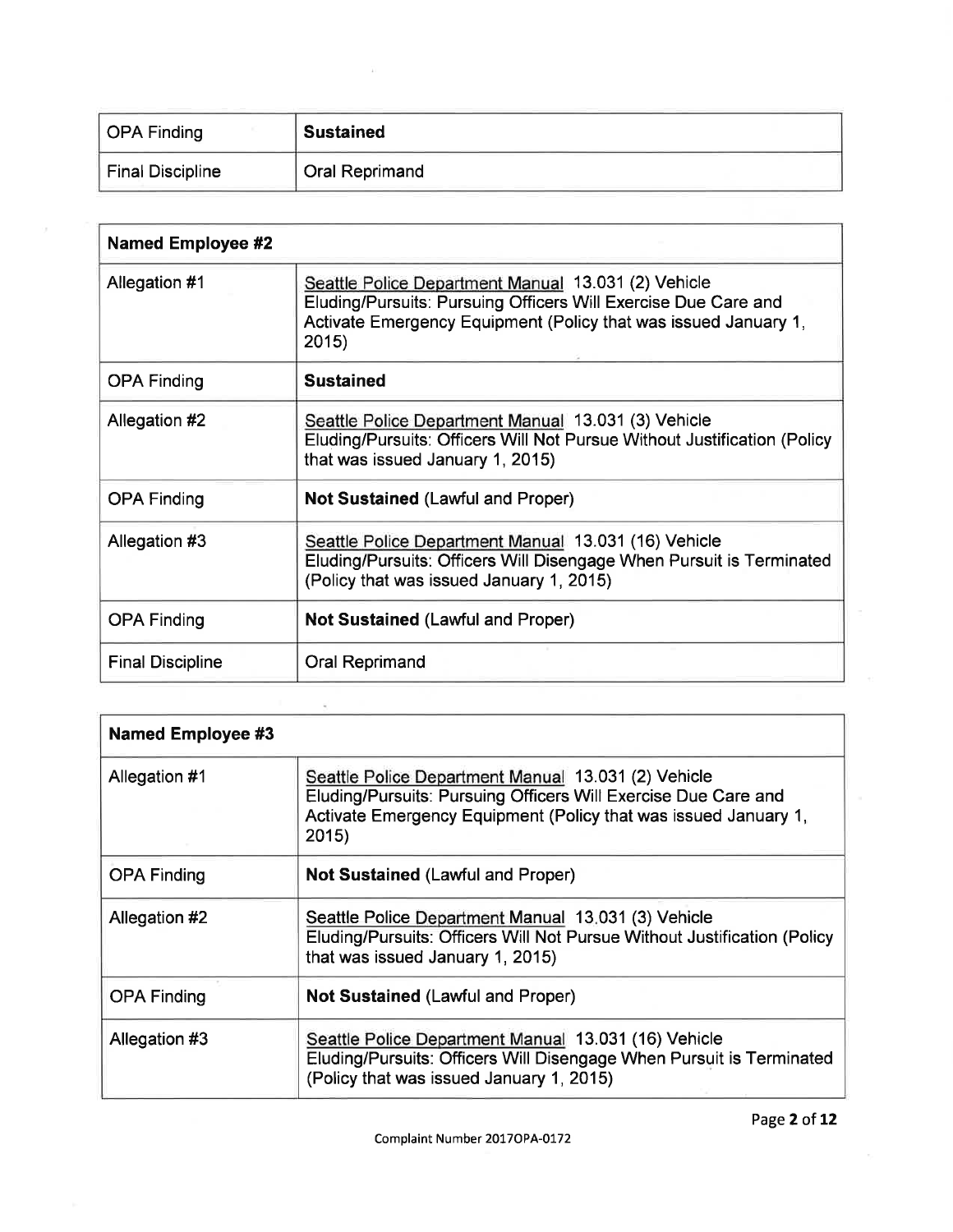| OPA Finding             | <b>Not Sustained (Lawful and Proper)</b> |
|-------------------------|------------------------------------------|
| <b>Final Discipline</b> | N/A                                      |

| <b>Named Employee #4</b> |                                                                                                                                                                                |  |
|--------------------------|--------------------------------------------------------------------------------------------------------------------------------------------------------------------------------|--|
| Allegation #1            | Seattle Police Department Manual 13.031 (9) Vehicle<br>Eluding/Pursuits: The Controlling Supervisor is Responsible for the<br>Pursuit (Policy that was issued January 1, 2015) |  |
| <b>OPA Finding</b>       | <b>Not Sustained (Lawful and Proper)</b>                                                                                                                                       |  |
| Allegation #2            | Seattle Police Department Manual 5.001 (5) Standards and Duties:<br>Employees May Use Discretion (Policy that was issued April 1, 2015)                                        |  |
| <b>OPA Finding</b>       | <b>Not Sustained (Lawful and Proper)</b>                                                                                                                                       |  |
| <b>Final Discipline</b>  | N/A                                                                                                                                                                            |  |

| <b>Named Employee #5</b> |                                                                                                                                                                                |
|--------------------------|--------------------------------------------------------------------------------------------------------------------------------------------------------------------------------|
| Allegation #1            | Seattle Police Department Manual 13.031 (9) Vehicle<br>Eluding/Pursuits: The Controlling Supervisor is Responsible for the<br>Pursuit (Policy that was issued January 1, 2015) |
| <b>OPA Finding</b>       | <b>Not Sustained (Unfounded)</b>                                                                                                                                               |
| Allegation #2            | Seattle Police Department Manual 5.001 (5) Standards and Duties:<br>Employees May Use Discretion (Policy that was issued April 1, 2015)                                        |
| <b>OPA Finding</b>       | <b>Not Sustained (Lawful and Proper)</b>                                                                                                                                       |
| <b>Final Discipline</b>  | N/A                                                                                                                                                                            |

| <b>Named Employee #6</b> |                                                                                                                                                                     |
|--------------------------|---------------------------------------------------------------------------------------------------------------------------------------------------------------------|
| Allegation #2            | Seattle Police Department Manual 13.031 (3) Vehicle<br>Eluding/Pursuits: Officers Will Not Pursue Without Justification (Policy<br>that was issued January 1, 2015) |
| OPA Finding              | <b>Not Sustained (Lawful and Proper)</b>                                                                                                                            |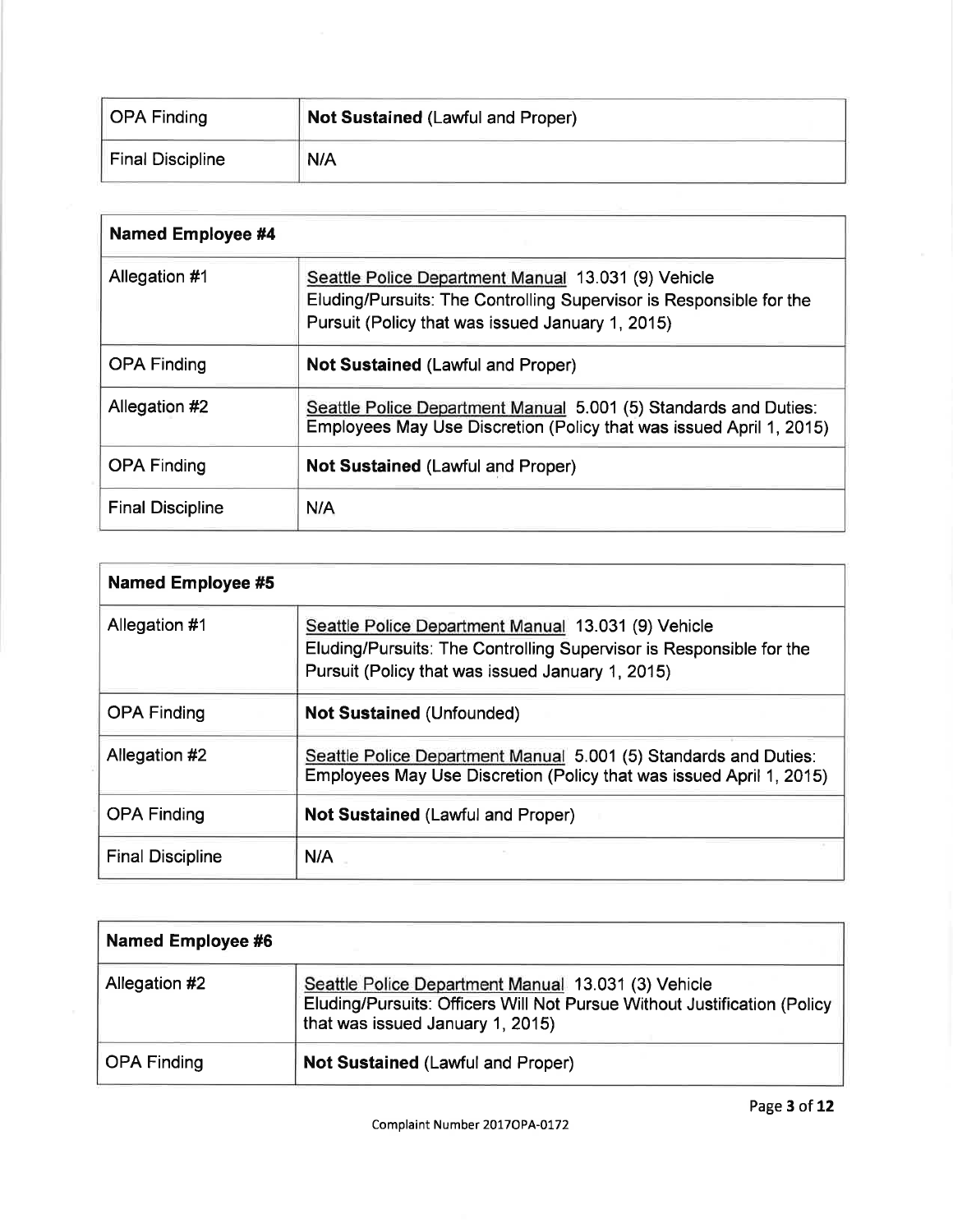| <b>Final Discipline</b> | _____<br>--- |  |
|-------------------------|--------------|--|
|                         |              |  |

## INGIDENT SYNOPSIS

The Named Employees were dispatched to a call from the Washington State Patrol (WSP) advising that they were following behind possible suspects from SPD theft cases.

## COMPLAINT

It was alleged that SPD units engaged in an out of policy pursuit while supporting WSP's attempt to stop a vehicle reported to have been involved in a series of theft/property crimes.

Named Employee #2 and Named Employee #3 were alleged to have engaged in an out of policy pursuit for a property crime, failed to exercise due care by not having both emergency lights and continuous siren during the pursuit, and continued the pursuit after it was terminated twice by WSP and finally by SPD.

Named Employee #6 was alleged to have engaged in an out of policy pursuit for a property crime.

Named Employee #4 and Named Employee #5 were alleged to have failed to properly supervise the pursuit as required by policy and to determine if it was within policy given the underlying property crime. Additionally, it appeared in a supervisor capacity Named Employee #4 failed to use appropriate discretion when he authorized two units from the East Precinct to assist WSP in an out of policy pursuit for a property crime, and in a supervisor capacity Named Employee #5 failed to use appropriate discretion when he re-authorized an out of policy pursuit that had been terminated.

Named Employee #1 was alleged to have:

(1) engaged in an out of policy pursuit of a vehicle involved in a property crime;

(2) driven an unmarked vehicle and failed to yield to marked cars in the pursuit;

- (3) failed to exercise due care by activating emergency lights while driving up a one-way street;
- (4) continued to pursue the vehicle after the pursuit was terminated; and

(5) failed to complete a Blue Team Vehicle pursuit entry.

## INVESTIGATION

The OPA investigation included the following actions:

- 1. Review of the complaint memo
- 2. Search for and review of all relevant records and other evidence
- 3. Review of ln-Car Video (lCV)
- 4. lnterviews of SPD employees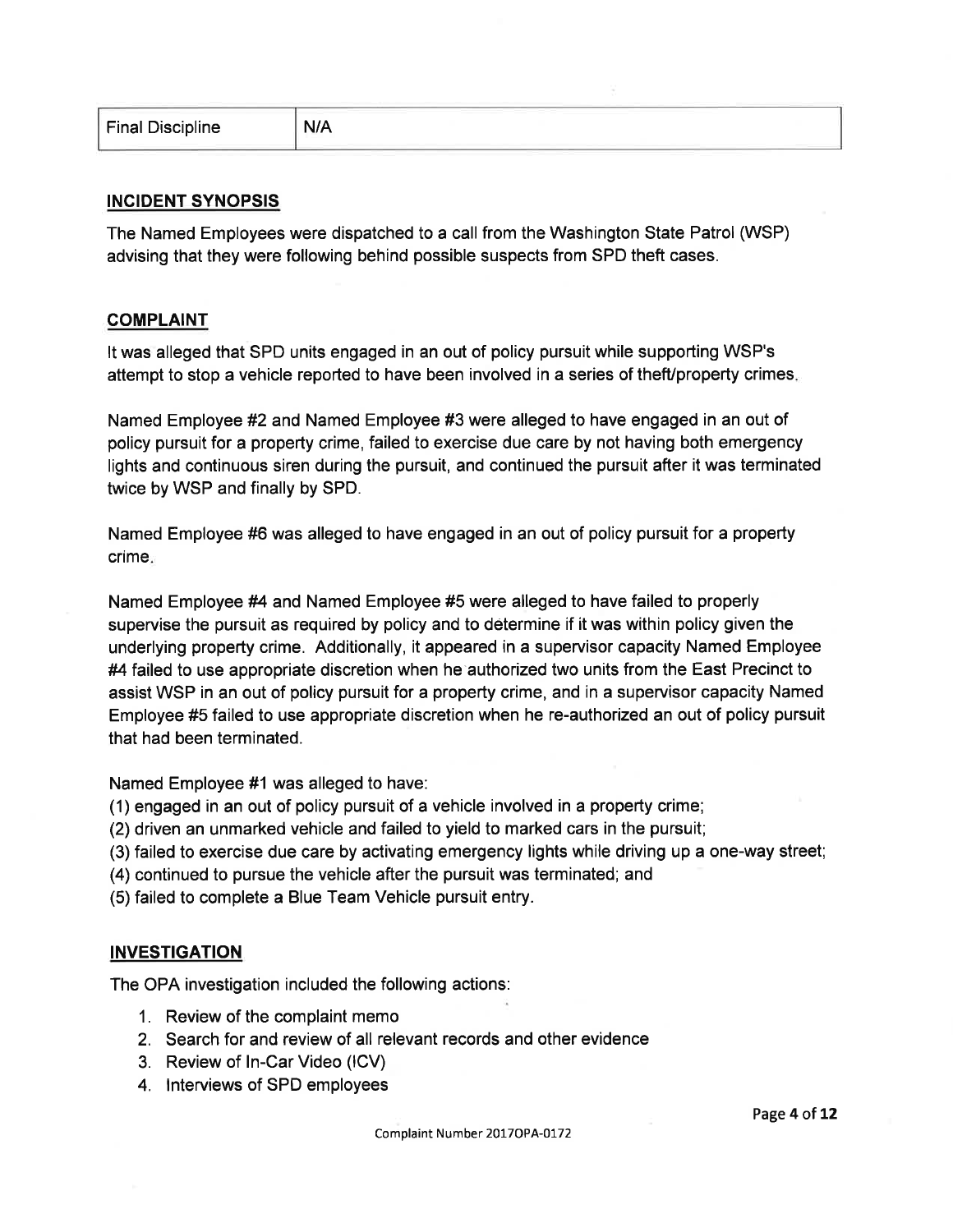## ANALYSIS AND CONCLUSION

As described more fully below, as a general matter and with respect to Named Employee #2, Named Employee #3, and Named Employee #6, the pursuit in question was justified and the officers were justified in assisting WSP.

Named Employee #1 was in an unmarked car without emergency equipment. SPD policy implies, but does not expressly state, that an unmarked vehicle without emergency equipment is prohibited from initiating or engaging in a pursuit. For example, the policy describes the pursuit role of an unmarked vehicle with emergency equipment and also requires that SPD vehicles engaged in a pursuit "will use both emergency lights and continuous siren." Common sense dictates, however, that an officer in an unmarked vehicle without emergency equipment should not be permitted to engage in a pursuit, let alone a high-speed chase crossing into the lanes of oncoming traffic.

Given this lack of clarity, the OPA Director accordingly recommended that this allegation be Not Sustained, but issue the following Management Action:

SPD should evaluate Manual Policy 13.031 generally, and specifically consider amending the policy to explicitly prohibit unmarked vehicles that do not have emergency equipment from engaging or assisting in pursuits. Undercover vehicles and officers should be prohibited from participating in a pursuit except in very limited circumstances.  $\bullet$ 

While this policy is being reevaluated, the OPA Director would recommend several other areas for possible revision:

- SPD should also consider amending the policy to more clearly define what constitutes a pursuit to include when officers attempt to stop a vehicle and the driver fails to yield to their authority. This should be the case regardless of what vehicle the officer is driving or the manner in which the officer attempts to follow the vehicle. A pursuit should further include all vehicles other than the primary vehicle that are involved in the act of following the eluding vehicle, whether or not the police vehicle is equipped with emergency equipment, and/or if the emergency equipment is activated. a
- **SPD should additionally consider more clearly defining at what point an officer is** considered involved in the pursuit; for example, when they engage in emergency vehicle operation to catch up with the pursuit or when they are within sight of the pursuit.
- a SPD should lastly consider clarifying Model Policy 13.031(3). That portion of the policy indicates that "[o]fficers will not pursue solely for any of the following: Traffic violations/Civil infractions; Misdemeanors; Gross misdemeanors; Property crimes; the act of eluding alone." lt is unclear, however, whether officers could pursue a subject who committed a combination of these crimes. lf officers would not be permitted to do so, the language should be modified accordingly. SPD could consider the following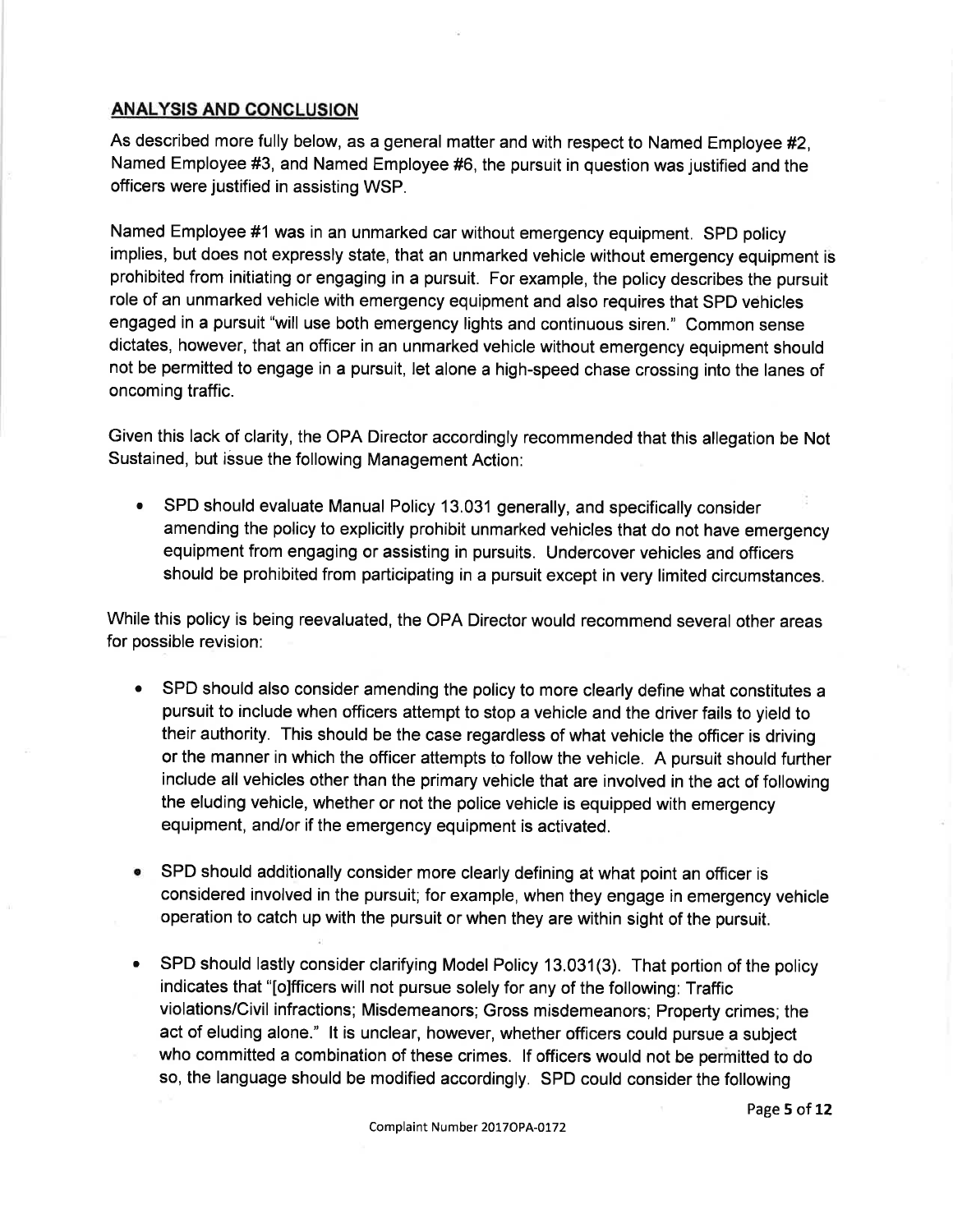modification: "Officers will not pursue solely for any one or a combination of the following".

Manual Policy 13.031(18) requires all officers involved in a pursuit to complete a Vehicle Pursuit entry. Named Employee #1 contended that he was not involved in the pursuit and thus was not required to complete an entry. This contention was clearly belied by the ICV itself, which showed Named Employee #1 driving in pursuit of the subjects behind WSP, often at a high rate of speed, and on multiple occasions driving in the lanes of oncoming traffic. The evidence supported the conclusion that Named Employee #1 was engaged in a pursuit and, as such, his failure to complete a Vehicle Pursuit entry was a violation of policy.

Manual Policy 13.031(11) provides in pertinent part that, while unmarked cars with emergency equipment may initiate pursuits, "marked police cars will assume the primary positions as soon as possible." Named Employee #1 did not initiate the pursuit and at no point did Named Employee #1 appear to take the primary position.

Similar to Allegation #1, the recommendation on this allegation rises and falls on whether Named Employee #1 was permitted to engage in the pursuit in the first place. For this reason, the OPA Director recommended that this allegation be Not Sustained and referred to the Management Action referenced above.

The OPA Director noted, however, that Named Employee #1 appeared to terminate the pursuit when appropriate and pursuant to policy.

Manual Policy 13.031(2) requires that officers involved in a pursuit "shall drive with due regard for the safety of all persons, and will use both emergency lights and continuous siren."

Setting aside the question of whether Named Employee #1 was, in fact, permitted to engage in the pursuit, he regardless failed to comply with this section of the policy.

First, a review of Named Employee #2's ICV yielded the conclusion that Named Employee #1 drove without "due regard for the safety of all persons." As explained above, Named Employee #1 drove an unmarked vehicle without emergency equipment, which would seem to require Named Employee #1 to drive with more care not, as happened here, with less care than normally required. During the pursuit, Named Employee #1 drove at high rates of speed, both on a freeway and on smaller local thoroughfares. At times, Named Employee #1 veered into the lanes of oncoming traffic and into intersections without stopping or even yielding. Were Named Employee #1 driving a marked police vehicle, or even an unmarked vehicle, with activated emergency equipment, other motorists  $-$  both sworn and civilian  $-$  and pedestrians would have been provided notice that it was a police vehicle and given the opportunity to safely move out of the way. Here, however, a car not readily identifiable as a law enforcement vehicle confronted pedestrians and oncoming motorists and they were put in the very real danger of accident or worse. These were exactly the potential risks that the policy was purposed to deter.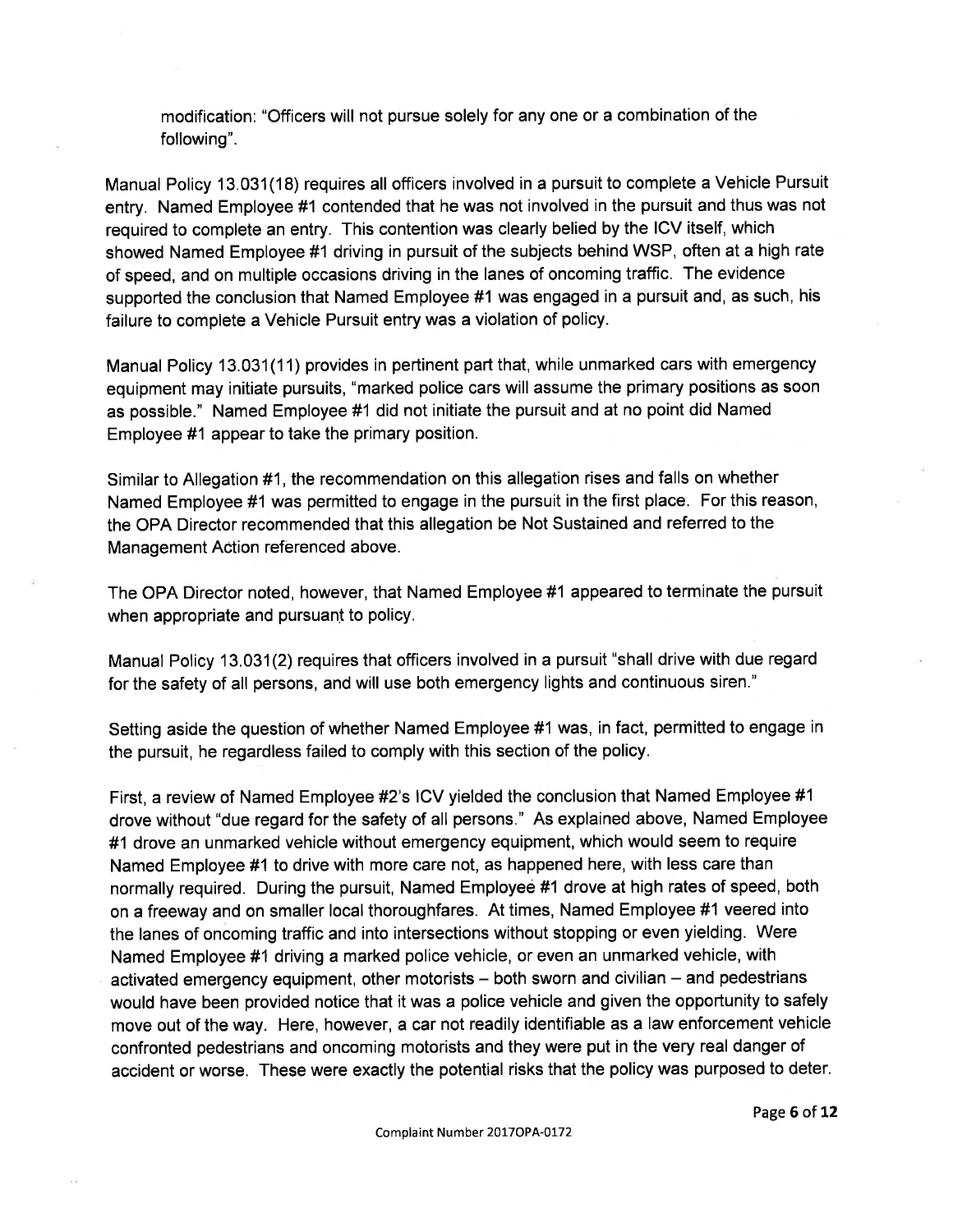Second, Named Employee #1 failed to use emergency lights and continuous siren, which was, in and of itself, a violation of policy.

A review of Named Employee #2's ICV indicated that while he activated his emergency lights during the pursuit, he failed to activate a continuous siren.

ln addition, Named Employee #2 drove northbound dowh a southbound street. ln explaining why he did so, Named Employee #2 indicated that he was concerned that the police vehicle in front of him, which was the only vehicle in close pursuit of the subjects, may have only been a one-officer car. Named Employee #2 articulated his fear that were a confrontation to occur with the subjects, that solo officer would potentially face that threat alone. Named Employee #2 further indicated that the traffic appeared to be light on that portion of the street and he traveled at a low rate of speed to help minimize the danger to motorists who might have been driving in the opposite direction. Named Employee #2's description of the general lack of vehicle traffic on the street and his low rate of speed were consistent with his ICV of the incident.

Manual Policy 13.031 governs pursuits by SPD employees. The policy instructs employees as to when pursuits are not authorized, for example in cases where the sole reason for the pursuit are property crimes or eluding, itself. On the date in question, SPD employees Named Employee #2, Named Employee #3, and Named Employee #6 responded to a fast evolving situation involving multiple ongoing felonies. The subjects in question were believed to be involved in ongoing thefts. ln prior incidents, the subjects were believed to have rammed their vehicles into buildings and to have committed at least one assault. ln addition to these thefts, the subjects had also previously attempted to evade capture by driving erratically and dangerously, potentially putting the public in substantial risk of harm. Based on the information known to the officers at the time their role in the pursuit began and up to the point that it was terminated by Named Employee #4, SPD employees Named Employee #2, Named Employee #3, and Named Employee #6 reasonably believed that the pursuit, itself, was justified.

Manual policy 13.031(8) further states that "[o]fficers will not join outside agency pursuits without supervisor approval." Here, officers initially assisted WSP in the pursuit after being dispatched to do so. No supervisor verbally contradicted the dispatch at the time the pursuit was initiated. Further, after the initial dispatch, the pursuit was approved by a supervisor, Named Employee H.

As such, based on both the initial dispatch and later approval by a supervisor, SPD employees Named Employee #2, Named Employee #3, and Named Employee #6 reasonably believed that they were justified in assisting WSP in the pursuit.

After hearing that WSP terminated its pursuit, Named Employee #2 began to distance himself from the subjects while maintaining a visual of the lead pursuit vehicle- driven by Named Employee #3- and the subjects. Shortly thereafter, Named Employee #2 made the decision to stop the pursuit. This decision was made prior to receiving formal notification from Named Employee #5 that the pursuit was officially terminated.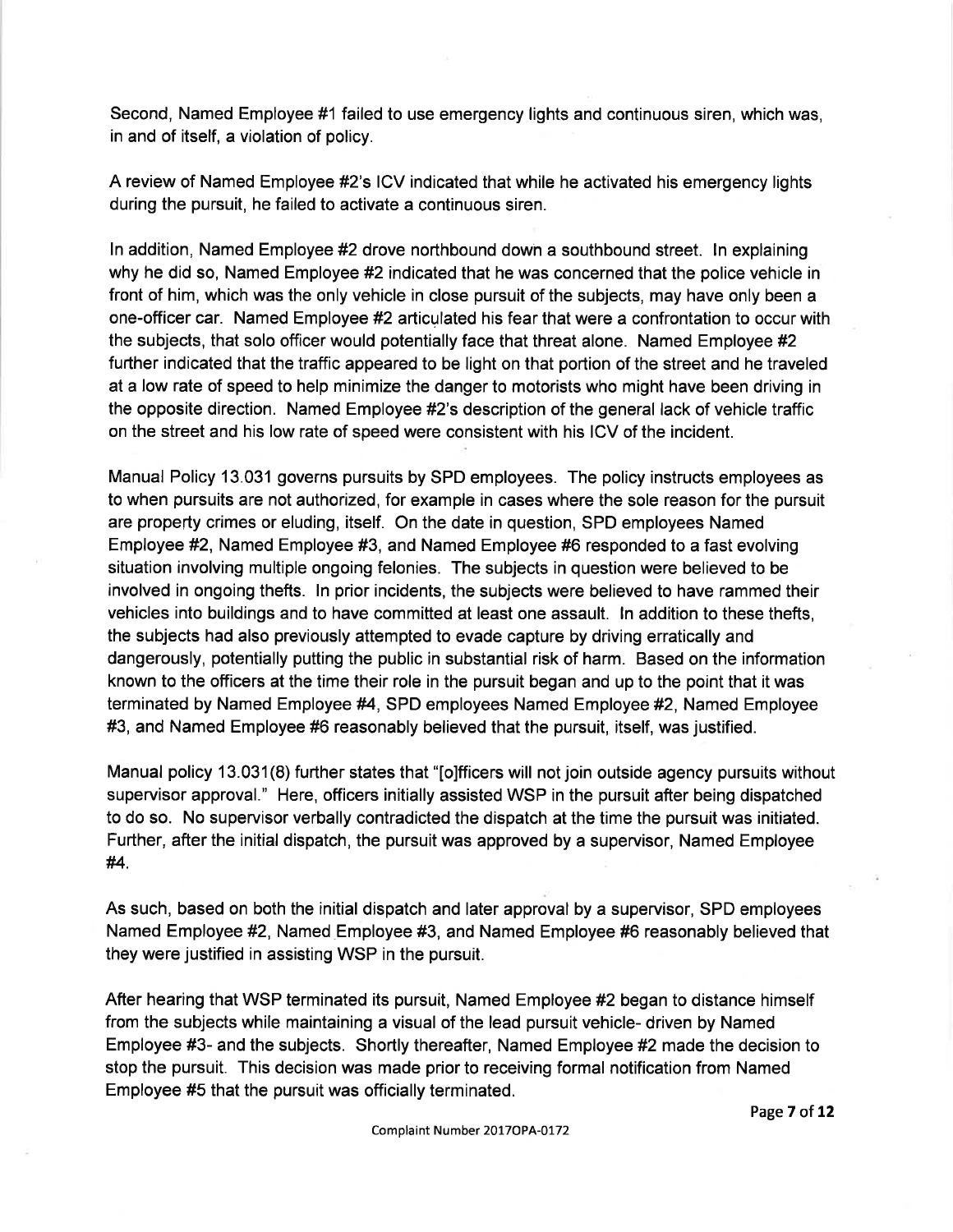At the time he terminated the pursuit, Named Employee #2 turned off his emergency lights and proceeded on an alternate route off of the street, in compliance with Manual Policy 13.031(16).

While in pursuit of the subjects, Named Employee #3 began driving the wrong way down a southbound street. At this point, WSP had terminated its pursuit, and Named Employee #3 was in the primary position. Named Employee #3 observed that traffic was light at that time in that portion of the street, and made the decision to follow the subjects at a low rate of speed and at a distance of  $\frac{1}{2}$  block. Moreover, Named Employee #3 made the purposeful decision to continue the pursuit with his emergency equipment on "so that on-coming traffic could see and hear my emergency equipment and safely get out of the way of the subject vehicle." This account was consistent with Named Employee #3's ICV of the incident.

Had there been perfect knowledge of the crimes alleged, given the risk to civilians posed by a pursuit against the flow of traffic, Named Employee #3's actions would have been contrary to policy. That being said, the OPA Director noted that, as referenced in the Management Action above, it might not have been clear to a reasonable officer that a pursuit could not permissibly continue where two or more of the offenses referenced in Manual Policy 13.031(3) were suspected.

However, based on the fast-evolving circumstances, the lack of clarity as to the crimes at issue, the officer's low rate of speed and the attention he paid to his surroundings, and the fact that he continuously used his emergency equipment in order to protect members of the public from the subject vehicle, Named Employee #3's actions were reasonable and that he applied due regard for the safety of others.

As set forth more fully above, Named Employee #3 reasonably believed that the pursuit was justified and reasonably believed that he was justified in assisting WSP in the pursuit.

Named Employee #3 assisted WSP in the pursuit until WSP terminated the pursuit and he at that point became the primary vehicle. Shortly thereafter, Named Employee #3 properly radioed for confirmation of the exact crimes that the subject vehicle was associated with and was informed by dispatch that the crimes were felony burglary and felony eluding. Almost immediately after he learned that information, Named Employee #3 heard a Lieutenant instruct over the radio that no North Precinct units were to engage in the pursuit.

After hearing that radio transmission, Named Employee #3 made the decision to terminate his pursuit by immediately pulling over and deactivating his emergency equipment consistent with Manual Policies 13.031(3) and 13.031(16). Around that same time, Named Employee #3 heard Named Employee #5's broadcast conclusively terminating the pursuit. Named Employee #3 then pulled off of the street on to another street, where he could no longer see the subject vehicle and was once again in the proper flow of traffic.

Manual Policy 13.031(9) states that a supervisor's responsibility extends only to the question of whether the pursuit, itself, is within policy. Further, to make the decision of whether the pursuit Page 8 of 12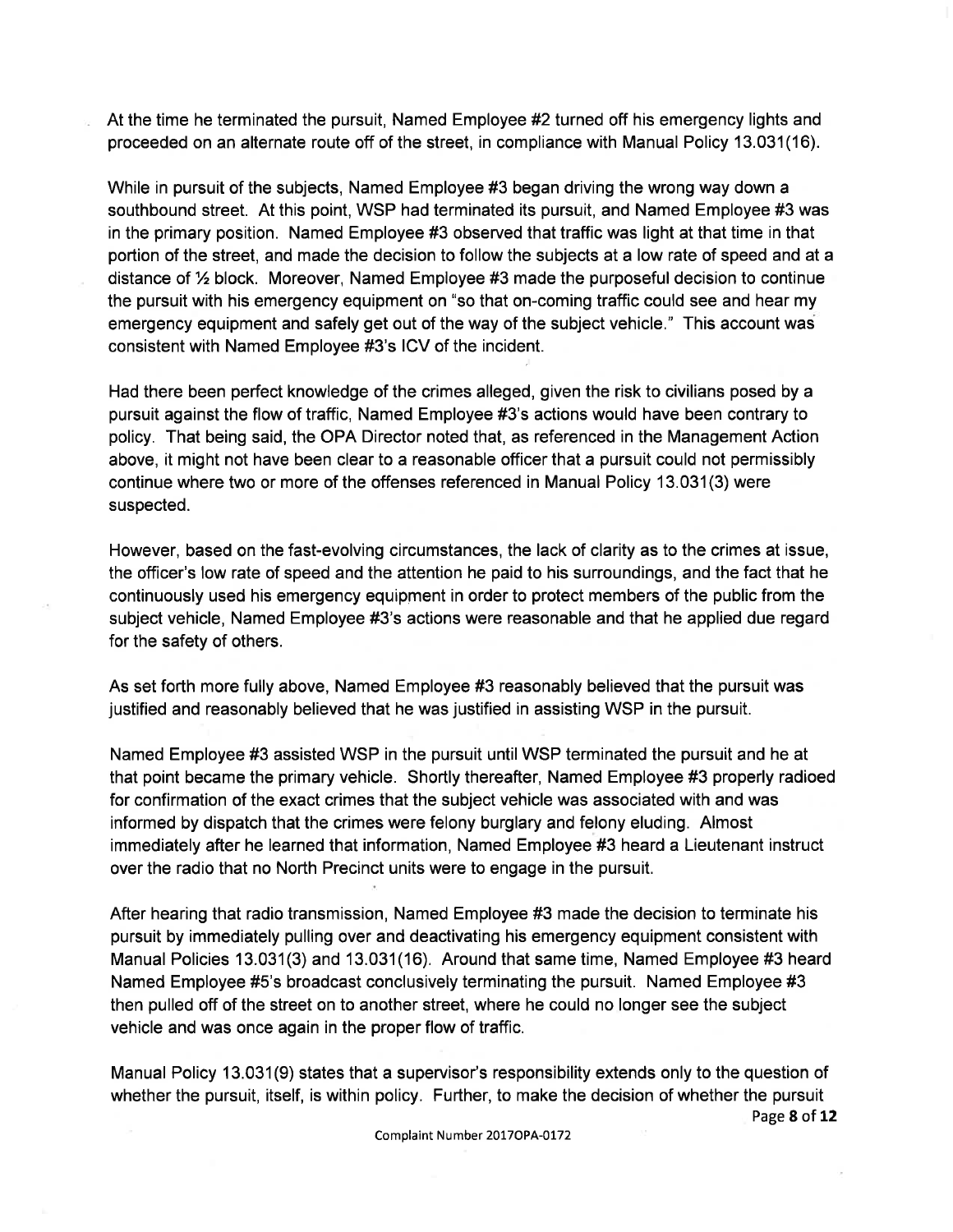is in policy, Manual Policy 13.031(9) requires the supervisor to establish radio contact with the primary unit and to gather the information referenced in 13.031(6) as soon as practicable.

Prior to the pursuit occurring, Named Employee #4 was aware of information concerning the severity of the crimes committed by the subjects. This information included that the subjects had previously committed armed robbery, assault, and had acted in an aggressive and dangerous manner. At the time the pursuit began, the WSP vehicles were primary. Named Employee #4 indicated that, at the time, he was unaware as to whether WSP knew of other crimes committed by the suspects that informed that agency's decision to pursue. Named Employee #4 appeared to have assumed, albeit reasonably, that WSP was engaging in the pursuit for appropriate reasons. At that time, Named Employee #4 indicated over radio that he was monitoring the pursuit and functionally asserted control over the incident.

Named Employee #4 learned that WSP terminated the pursuit and he (Named Employee #4) reinitiated the pursuit. At around that time, Named Employee #4 authorized East Precinct units to assist WSP in the pursuit but ordered that participation be limited to only two vehicles. Named Employee #4 also requested that participating officers provide updates as to speeds and conditions and asked for a possible confirmation of the identification of the eluding vehicle as the subject vehicle. Named Employee #4 learned from Named Employee #3 that WSP had again terminated the pursuit and that Named Employee #3 was now the primary vehicle. Two minutes later, Named Employee #4 learned that Named Employee #3, and subsequently Named Employee #2, had followed the subjects the wrong way down a one-way street. Less than one minute later, Named Employee #4 announced: "Unless Named Employee #5 has any objection, all units will now terminate this pursuit." This decision was made on the basis that Named Employee #4 believed that the need for the pursuit was outweighed by the potential risk of harm to the public. Named Employee #5 agreed and affirmatively terminated the pursuit over radio.

While Named Employee #4 might have more quickly discerned from WSP the exact nature of the crimes the subjects were alleged to have committed and engaged in a more robust and ongoing dialogue with his officers, his actions were substantially in compliance with policy.

Named Employee #4 exercised reasonable discretion in initially approving and temporarily allowing the pursuit to proceed. Given the fast-evolving circumstances and the confusion inherent in joining a pursuit initiated by another law enforcement agency, Named Employee #4's actions were substantially in compliance with policy.

ln his OPA interview, Named Employee #5 indicated his belief that Named Employee #4 was the "controlling supervisor" during the initiation and duration of the pursuit. Named Employee #5 asserted that he monitored the pursuit, but deferred to Named Employee #4. This was consistent with Named Employee #4's account of the incident.

Named Employee #5 exercised reasonable discretion in deferring to Named Employee #4's control of the situation and by affirmatively acting, when necessary, to terminate the pursuit.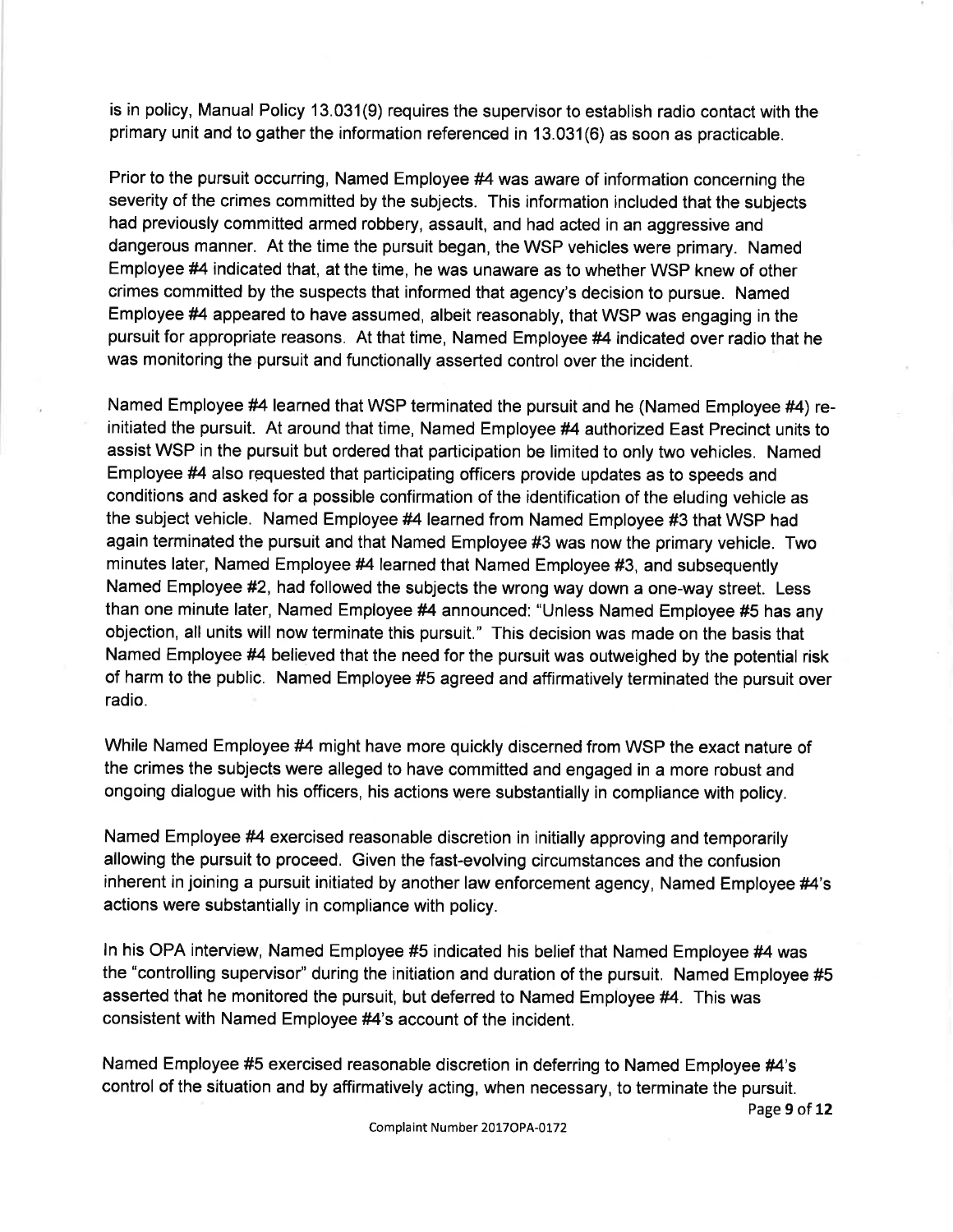As set forth more fully above, Named Employee #6 reasonably believed that the pursuit was justified and reasonably believed that he was justified in assisting WSP in the pursuit.

However, there were two areas in which the OPA Director found that a training referral would be appropriate:

During his OPA interview Named Employee #6 stated that he believed that since he was dispatched to the pursuit it was within policy and that the dispatchers would not send officers if it was outside of policy. He also stated in his interview that he did not update his sergeant when officers were driving the wrong way on the street because WSP was primary and he was just assisting. While, based on its facts, the pursuit was justified, Named Employee #6 did not seem to understand that he was personally responsible to ensure that any pursuit he was involved in was within department policy. He was also unaware of his responsibility to keep his supervisor updated as required by policy, regardless of whether he was assisting another agency.

## FINDINGS

#### Named Employee #1

#### Allegation #1

Given the lack of clarity regarding policy, the OPA Director accordingly recommend that this allegation be Not Sustained, but issued a Management Action. Therefore a finding of Not Sustained (Management Action) was issued for Vehicle Eluding/Pursuits: Officers Will Not Pursue Without Justification.

#### Allegation #2

A preponderance of the evidence showed that Named Employee #1's failure to complete a Vehicle Pursuit entry was a violation of policy. Therefore a Sustained finding was issued for Vehicle Eluding/Pursuifs: AII Officers lnvolved in a Pursuit will complete a Blue Team Vehicle Pursuit Entry.

#### Allegation #3

A preponderance of the evidence showed that Named Employee #1 did not initiate the pursuit and at no point did Named Employee #1 appear to take the primary position. Therefore a finding of Not Sustained (Unfounded) was issued for Vehicle Eluding/Pursuits: Marked Cars Take Priority in Pursuits.

#### Allegation #4

Given the lack of clarity regarding policy, the OPA Director accordingly recommend that this allegation be Not Sustained, but issued a Management Action. Therefore a finding of Not Sustained (Management Action) was issued for Vehicle Eluding/Pursuifs: Officers Will Disengage When Pursuit is Terminated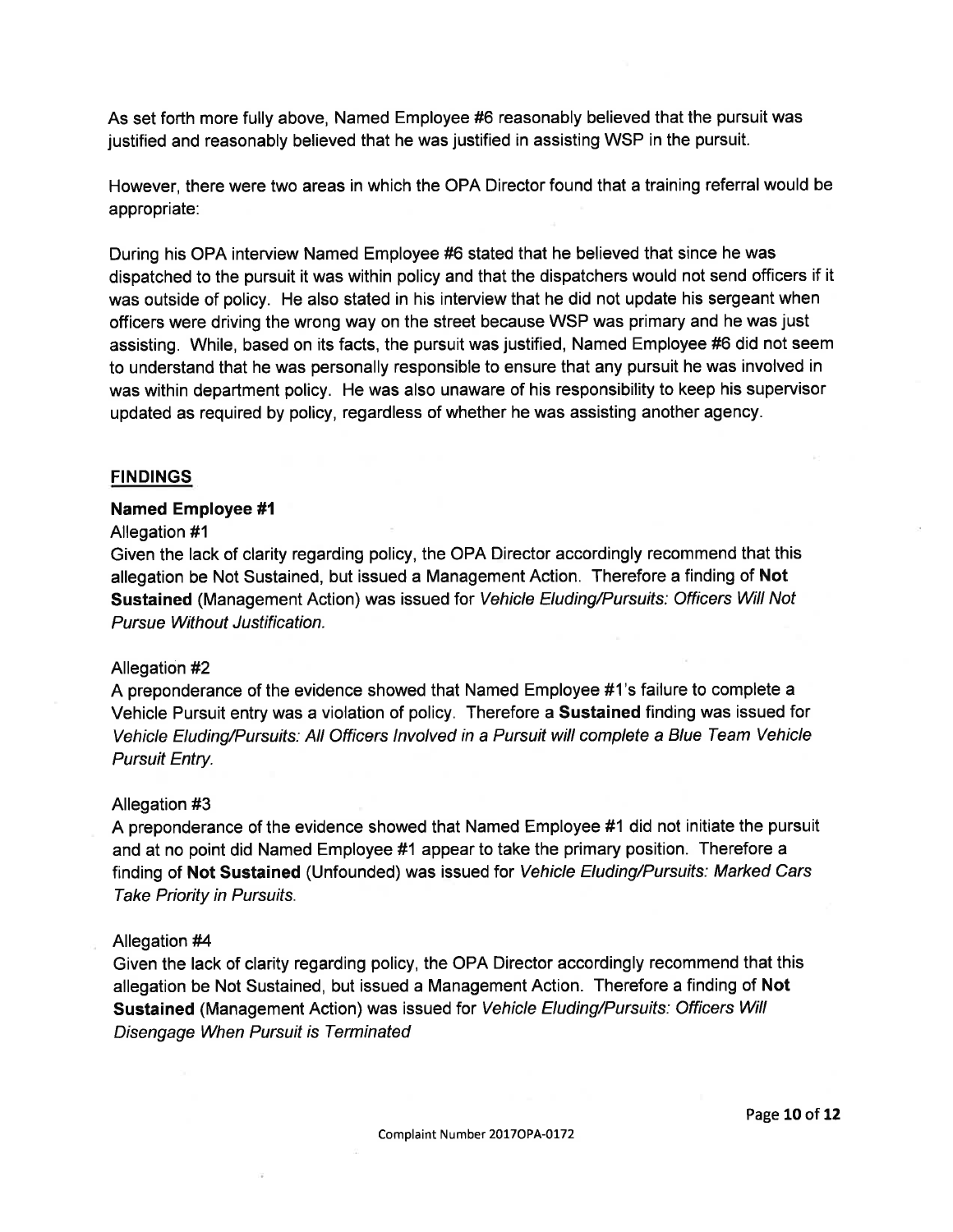## Allegation #5

A preponderance of the evidence showed that Named Employee #1 drove an unmarked vehicle without emergency equipment. Therefore a Sustained finding was issued for Vehicle Eluding/Pursuits: Pursuing Officers Will Exercise Due Care and Activate Emergency Equipment.

## Discipline lmposed: Oral Reprimand

## Named Employee #2

## Allegation #1

A preponderance of the evidence showed that Named Employee #2 failed to activate a continuous siren during the pursuit. Therefore a Sustained finding was issued for Vehicle Eluding/Pursuits: Pursuing Officers Will Exercise Due Care and Activate Emergency Equipment.

## Allegation #2

A preponderance of the evidence showed that based on both the initial dispatch and later approval by a supervisor, Named Employee #2 reasonably believed that he was justified in assisting WSP in the pursuit. Therefore a finding of Not Sustained (Lawful and Proper) was issued for Vehicle Eluding/Pursuifs: Officers Will Not Pursue Without Justification.

## Allegation #3

A preponderance of the evidence showed that at the time he terminated the pursuit, Named Employee #2 turned off his emergency lights and proceeded on an alternate route, in compliance with policy. Therefore a finding of Not Sustained (Lawful and Proper) was issued for Vehicle Eluding/Pursuifs: Officers Will Disengage When Pursuit is Terminated.

## Discipline lmposed: Oral Reprimand

## Named Employee #3

## Allegation #1

A preponderance of the evidence showed that Named Employee #3's actions were reasonable, and that he applied due regard for the safety of others. Therefore a finding of Not Sustained (Lawful and Proper) was issued for Vehicle Eluding/Pursuifs: Pursuing Officers Will Exercise Due Care and Activate Emergency Equipment.

## Allegation #2

A preponderance of the evidence showed that Named Employee #3 reasonably believed that the pursuit was justified and reasonably believed that he was justified in assisting WSP in the pursuit. Therefore a finding of Not Sustained (Lawful and Proper) was issued for Vehicle Eluding/Pursuifs; Officers Will Not Pursue Without Justification.

## Allegation #3

A preponderance of the evidence showed that after hearing radio transmission instructing units not to engage in the pursuit, Named Employee #3 made the decision to terminate his pursuit by immediately pulling over and deactivating his emergency equipment consistent with policy.

Page 11 of 12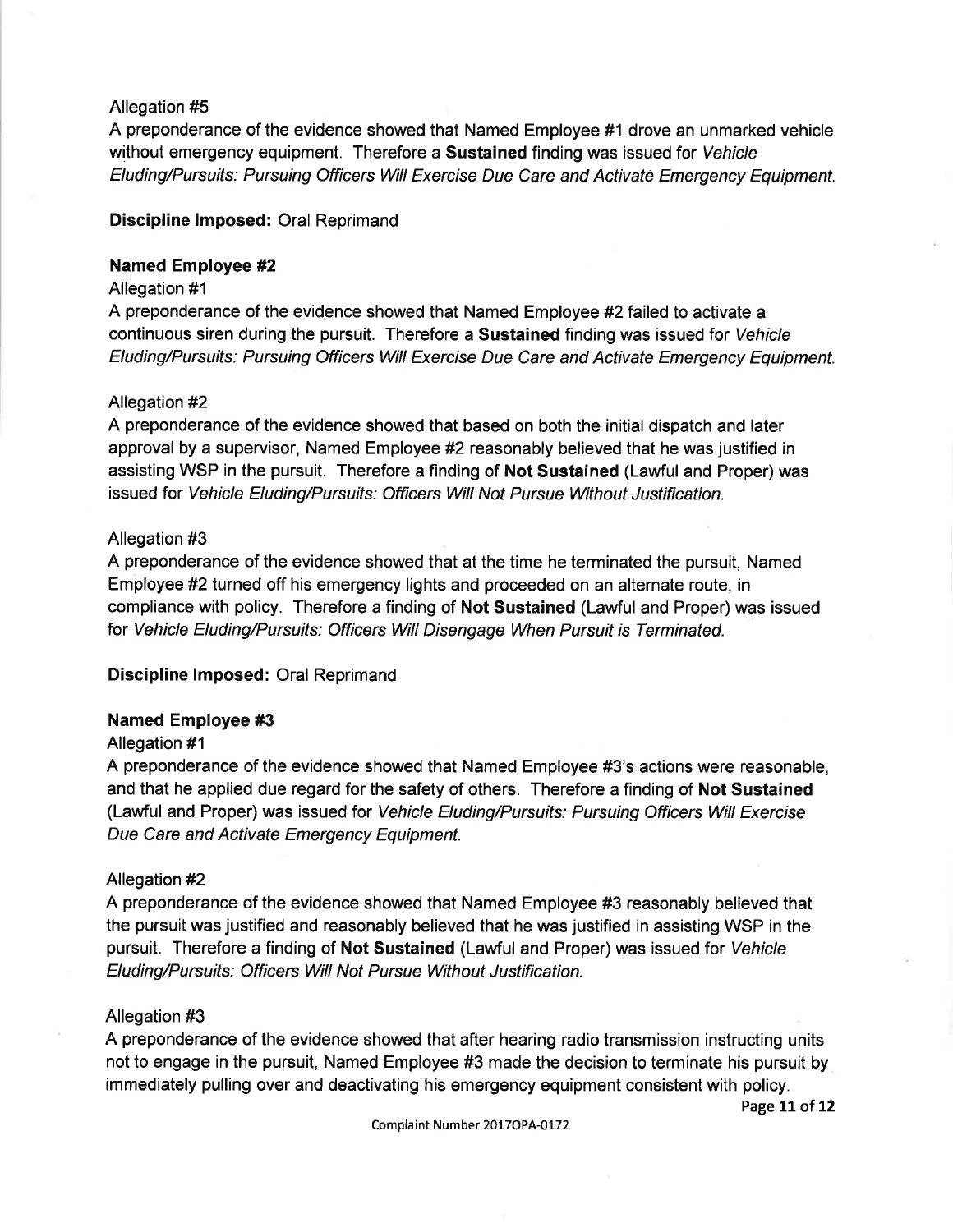Therefore a finding of Not Sustained (Lawful and Proper) was issued for Vehicle Eluding/Pursuifs: Officers Will Disengage When Pursuit is Terminated.

#### Named Employee #4

#### Allegation #1

A preponderance of the evidence showed that Named Employee #4's actions were substantially in compliance with policy. Therefore a finding of Not Sustained (Lawful and Proper) was issued for Vehicle Eluding/Pursuits: The Controlling Supervisor is Responsible for the Pursuit.

#### Allegation #2

A preponderance of the evidence showed that Named Employee #4's actions were substantially in compliance with policy. Therefore a finding of Not Sustained (Lawful and Proper) was issued for Sfandards and Duties: Employees May Use Discretion.

#### Named Employee #5

## Allegation #1

A preponderance of the evidence showed that Named Employee #5 monitored the pursuit, but deferred to Named Employee #4. Therefore a finding of Not Sustained (Unfounded) was issued for Vehicle Eluding/Pursuifs; The Controlling Supervisor is Responsible for the Pursuit.

#### Allegation #2

A preponderance of the evidence showed that Named Employee #5 exercised reasonable discretion in deferring to Named Employee #4's control of the situation and by affirmatively acting, when necessary, to terminate the pursuit. Therefore a finding of Not Sustained (Lawful and Proper) was issued for Sfandards and Duties: Employees May Use Discretion.

## Named Employee #6

## Allegation #1

A preponderance of the evidence showed that Named Employee #6 reasonably believed that the pursuit was justified and reasonably believed that he was justified in assisting WSP in the pursuit. Therefore a finding of Not Sustained (Lawful and Proper) was issued for Vehicle Eluding/Pursuifs: Officers Will Not Pursue Without Justification.

The OPA Director's letter of Management Action recommendation to the Chief of Police is attached to this report.

NOTE: The Seattle Police Department Manual policies cited for the allegation(s) made for this OPA lnvestigation are policies that were in effect during the time of the incident. The issued date of the policy is listed.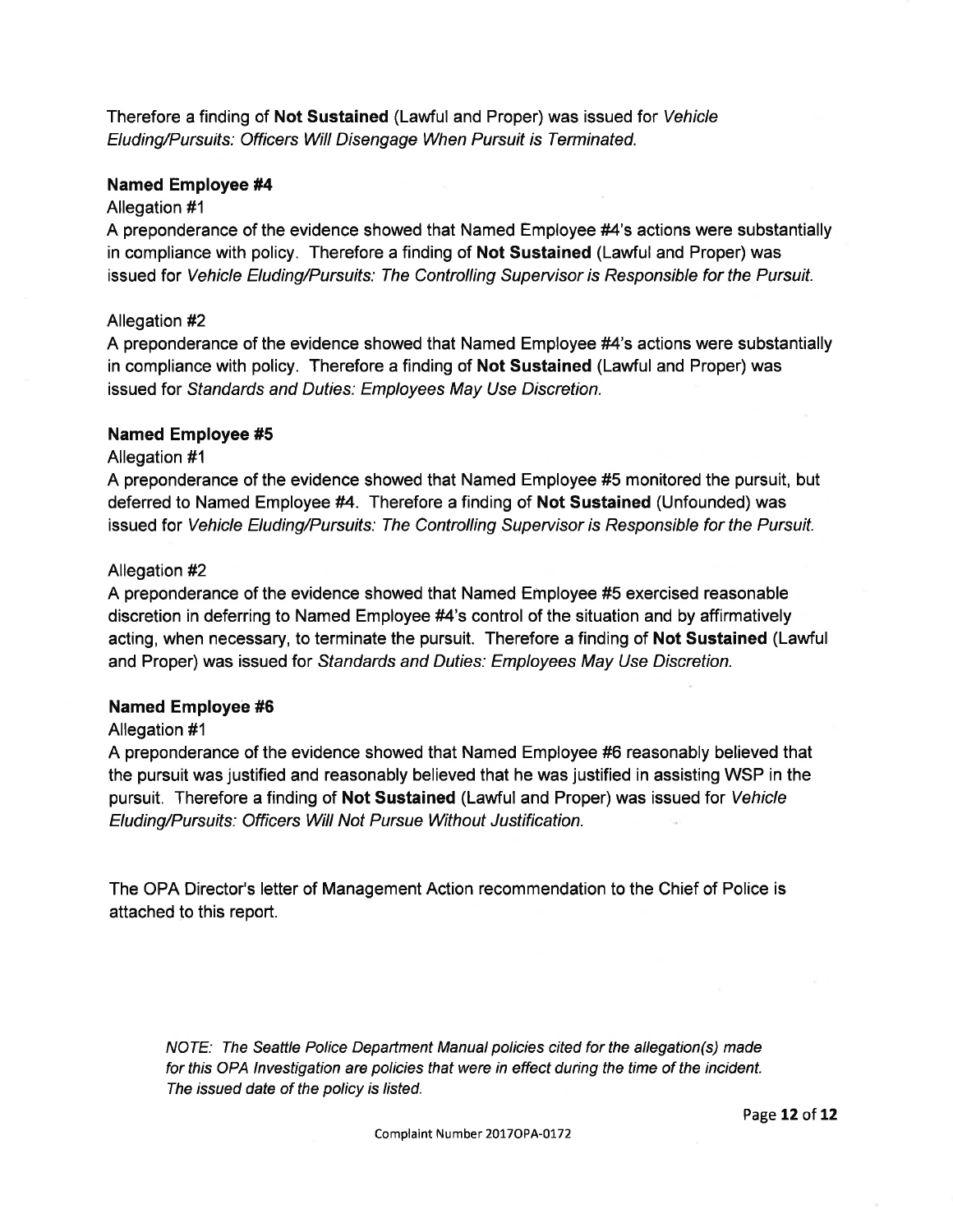

November 9,2017

Chief Kathleen M. O'Toole Seattle Police Department PO Box 34986 Seattle, WA 98124-4986

## RE: MANAGEMENT ACTION RECOMMENDATION (2017OPA-0172)

Dear Chief O'Toole:

OPA investigated an allegation that several SPD employees may have engaged in an out of policy pursuit. During the course of this investigation, several issues conceming the Department's pursuit policy were raised and, in OPA's opinion, suggested a need to further revise and clarify this policy. These issues are discussed in tum below.

# A. Prior Management Action Recommendations Regarding SPD's Pursuit Policy

The Management Action Recommendation (MAR) made herein echoes, in part, a prior recommendation made by OPA on September 21, 2016. Specifically, in the context of case number 20I6OPA-0214, OPA raised concerns regarding the practical application of SPD's pursuit policy. OPA recommended that SPD modify the policy to make it clear that all pursuits, including those in which an officer fails to activate emergency lights and siren as required, are subject to the same prudent restrictions and regulations.

SPD responded to this MAR on October 21, 2016, and indicated their agreement that the policy's definition of "pursuit" could be subject to misinterpretation. SPD committed to taking various steps, including having the Audit, Policy, and Professional Standards Section revisit the policy and its definitions to determine what clarifications may be appropriate given both the concem OPA raised and the statute on which the policy is based. Based on OPA's uuderstanding, SpD still actively evaluating and considering modifications to this policy.

## B. Unmarked Vehicles Without Emergency Equipment Engaging In Pursuits

SPD Policy 13.031-POL-1 defines a pursuit as "when an officer, operating a police vehicle with emergency lights and siren activated, proceeds in an effort to keep pace with and/or immediately apprehend an eluding driver." SPD Policy 13.031-POL-2 further requires that "officers engaged in a pursuit shall drive with due regard for the safety of all persons, and will use both emergency lights and continuous siren."

One of the named employees in this case was a plainclothes detective who, on the date in question, was driving an unmarked vehicle that did not have emergency lights and siren. The named employee, as well as other uniformed officers, engaged in a pursuit. However, during OpA's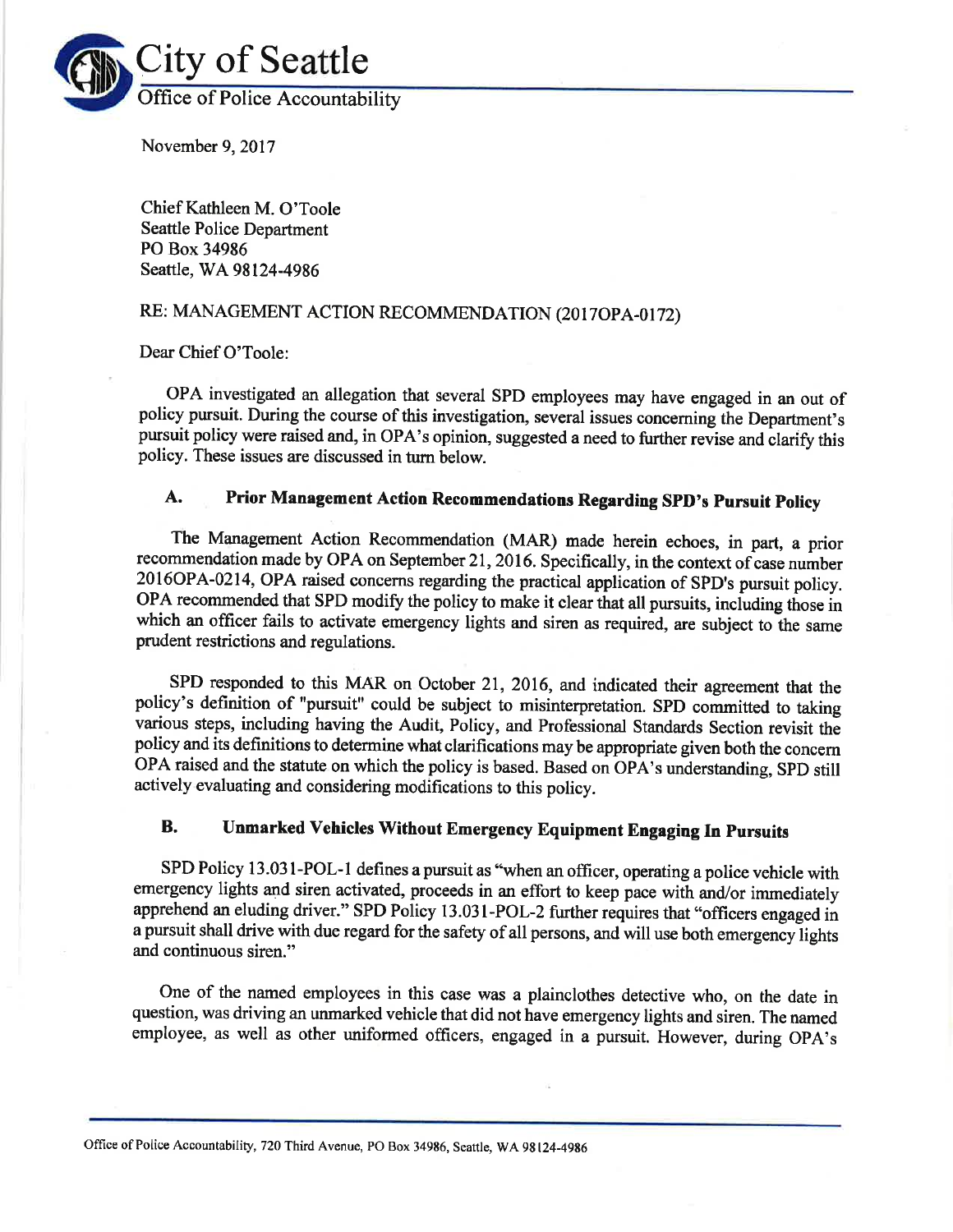investigation, this employee contended that as he was in an unmarked vehicle without emergency equipment, he could not have been in a pursuit as it was defined under the policy. The argument appears to have been that since the policy defines a pursuit as involving an officer operating a police vehicle with emergency lights and siren activated, an officer driving an unmarked car with no emergency equipment could not engage in a pursuit. This was the case even though, based on OPA's analysis, the detective's actions were in all other respects consistent with engaging in <sup>a</sup> pursuit.

Such an interpretation of the policy is, in OPA's opinion, contrary to its intent and purpose. Vehicles involved in a pursuit are required to use emergency equipment based on the potential danger to the community, as well as to the officers themselves. Given this rationale, it should be clear that vehicles that are not equipped with emergency equipment should never engage in pursuits due to the safety risks inherent in such conduct. I read the policy to cover all Department vehicles engaged in pursuits – there should be no exception for an unmarked car simply because it has no emergency equipment.

Accordingly, OPA suggests that the Department clarify its pursuit policy to explicitly prohibit unmarked vehicles that do not have emergency equipment from engaging in pursuits or from engaging in vehicle operations consistent with engaging in a pursuit. Moreover, even for unmarked vehicles that do have emergency equipment, the Department should consider adding guidance concerning when it is appropriate for such vehicles to engage in a pursuit. Lastly, OPA requests that the policy be clarified to instruct that officers who engage in a pursuit while driving an unmarked vehicle are also required to complete Blue Team Vehicle Pursuit entries.

## C. Crimes For Which Officers May Pursue

SPD Policy 13.031-POL-3 explains when a pursuit is justified. The policy further states that "[o]fficers will not pursue solely for any of the following: Traffic violations/Civil infractions; Misdemeanors; Gross misdemeanors; Property crimes; the act of eluding alone."

During OPA's investigation, officers expressed confusion regarding this portion of the policy. While officers understood that they could not pursue if the only suspected crime was within the list identified above, they were less clear on whether they could pursue if two or more of these crimes were suspected.

From a reading of the plain language of the policy, I understand the officers' confusion. I agree that the policy is unclear as to whether officers could pursue a subject who committed a combination of the listed crimes, rather than just one, and believe that the policy could be clarified in this regard.

If it is the Department's intention to preclude officers from engaging in a pursuit even if two or more of the crimes identified in the policy are suspected, the language of the policy should be modified accordingly. SPD could consider the following modification: "Officers will not pursue solely for any one or a combination of the following..." (new language in italics).